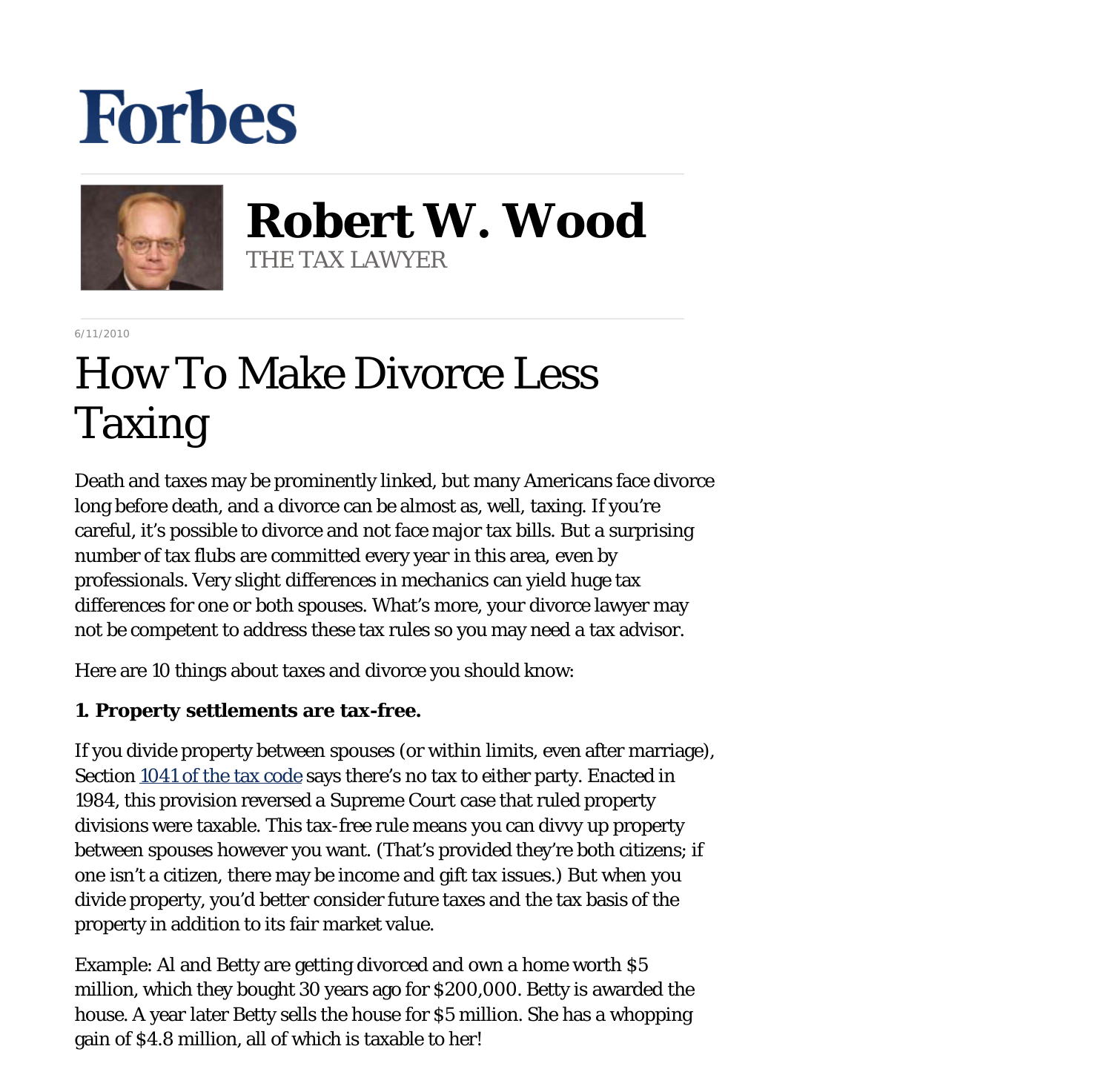Al and Betty might have cash, securities and other assets to divide, some with a high basis, some with a low basis. It can be more equitable for each spouse to take a mix of high and low basis assets.

## **2. Transfers "incident to divorce" are covered.**

All transfers between spouses during marriage are covered by Section 1041 and transfers "incident to divorce" are covered, too. A transfer is incident to divorce if it occurs within one year after the marriage ceases, or if it is "related" to cessation of the marriage. Any transfer more than one year after the end of the marriage is open to scrutiny by the Internal Revenue Service, but if the divorce or separation instrument requires that transfer, it is probably covered. Any transfer more than six years after the end of the marriage is presumed to be outside Section 1041, but this presumption can be rebutted with documentation.

### **3. Sometimes you'll want to avoid tax-free transfers.**

If the parties want to sell assets to each other as part of their divorce, can they do so? Yes, but unless you do it very carefully the sale won't be effective for tax purposes.

Example: Harry and Wanda are divorcing in a community property state. They own a house worth \$1 million with a basis of \$200,000, and various other assets they split equally. Under community property law, Harry already owns half the house. Harry "purchases" Wanda's interest in the house from her for \$500,000 by borrowing from a bank. Two years later Harry sells the house for \$1.1 million. Harry's tax basis is still \$200,000, so he's got a whopping \$900,000 gain.

Under limited circumstances you can orchestrate a true sale to avoid this, but you usually need a third party to help and a competent tax lawyer.

# **4. Unmarried couples don't qualify.**

Section 1041 only applies to married couples, so cohabiting couples do not qualify. In some states you can have a lawful marriage as common law, so what constitutes marriage varies.

Example: Billy and Betty have been married for seven years in California and amicably divorce, only to find that unbeknown to them both, Billy's divorce from his first wife wasn't final when he "wed" Betty seven years before! Under California law, their marriage is void, so Section 1041 cannot apply. If they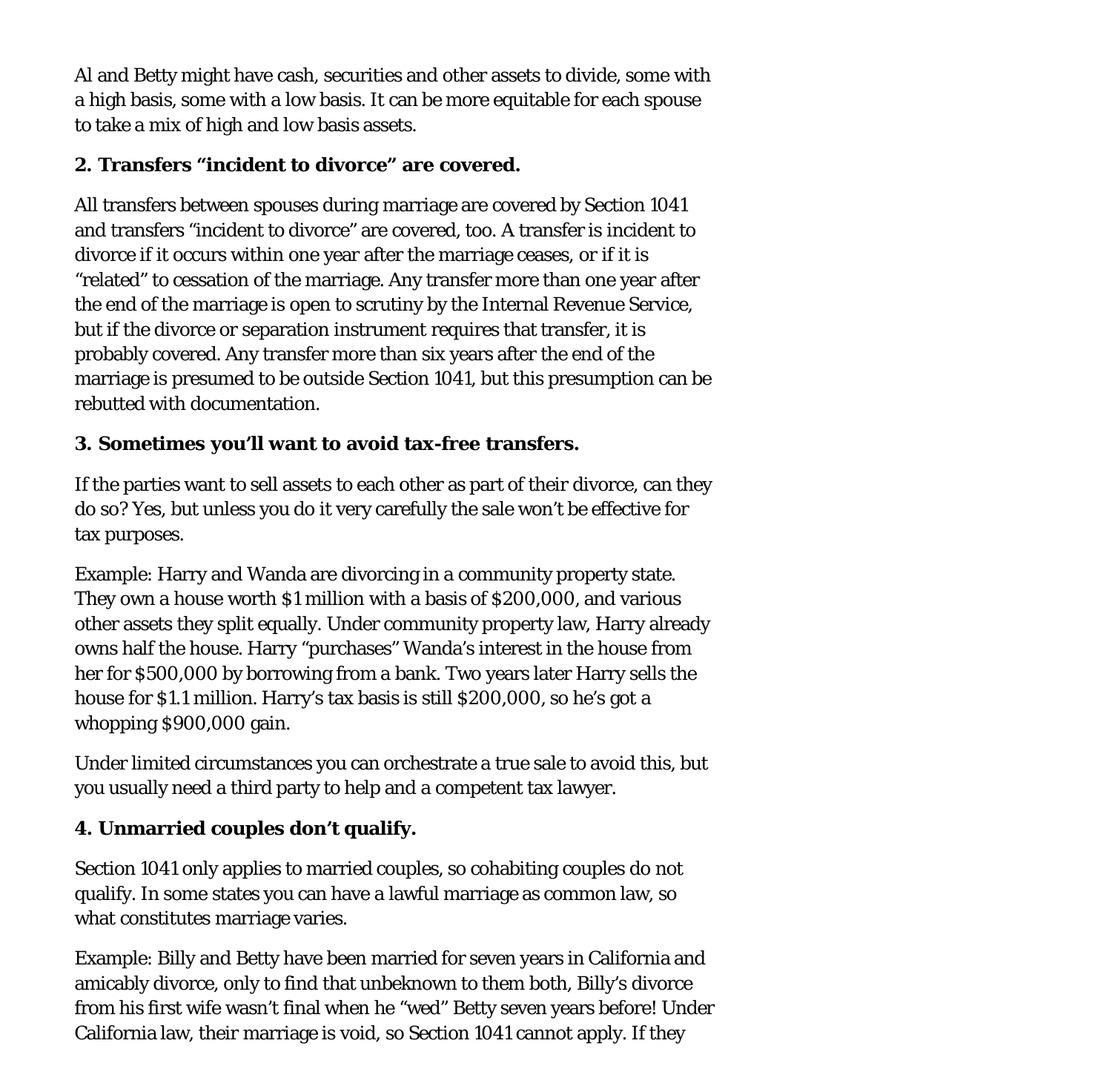divide property, it is taxable as a sale for its fair market value even though no money changes hands. One of them will have [taxable income with no cash](http://www.forbes.com/2009/10/12/tax-cancelled-debt-deferred-income-personal-finance-wood.html) to pay the tax.

Outside marriage, dividing property usually triggers taxes. That makes resolving palimony and cohabitation cases tough from a tax viewpoint. In extreme cases some people actually get married so they can promptly get divorced to take advantage of Section 1041! (For a real-life example, [click](http://www.forbes.com/2010/06/09/tax-tales-irs-sex-marriage-wrongful-imprisonment-personal-finance-robert-wood.html) [here](http://www.forbes.com/2010/06/09/tax-tales-irs-sex-marriage-wrongful-imprisonment-personal-finance-robert-wood.html).) For the financial reasons many older couples are choosing to live together, without marrying, [click here.](http://www.forbes.com/forbes/2007/1112/086.html)

#### **5. Businesses and retirement accounts are tricky.**

If you're dividing a business, beware. If one party buys out the other, there are different ways to get stung.

Example: Jim and Jane founded Funbook, a social networking site. When they divorce, Jim has Funbook buy out Jane's shares (a stock redemption, for the company buys back its own shares). Jane may think this is a tax-free property division. Jim may think this was a taxable sale. It may be either, depending on the facts. Plus, the IRS may treat Jim as receiving a constructive dividend, meaning he's taxed, too. These tax traps are avoidable, but you must plan ahead and move cautiously.

Retirement accounts can also be troublesome. They may be tax-free now, but someday when they start paying out, they'll be taxed. Plus, if you take out money early, it can be painful.

Example: Boris has three IRAs and is awarded all three in his divorce from Natasha. He withdraws \$100,000 from the IRAs and sends it to Natasha so she can pay her taxes. Boris assumes the withdrawals are tax free because he was required to give Natasha \$100,000 under his divorce decree (but it did not require him to transfer an interest in the IRAs). Boris will probably be taxed on the \$100,000 withdrawal, plus a penalty.

The division of workplace 401(k)s also requires care. These can be split without triggering immediate tax, but only if it's done as part of a divorce settled with a [Qualified Domestic Relations Order.](http://www.dol.gov/ebsa/faqs/faq_qdro.html)

#### **6. Alimony has tax consequences.**

Alimony (also called spousal support) is tax deductible to the payor and taxable income to the payee. To qualify as alimony, payments must be made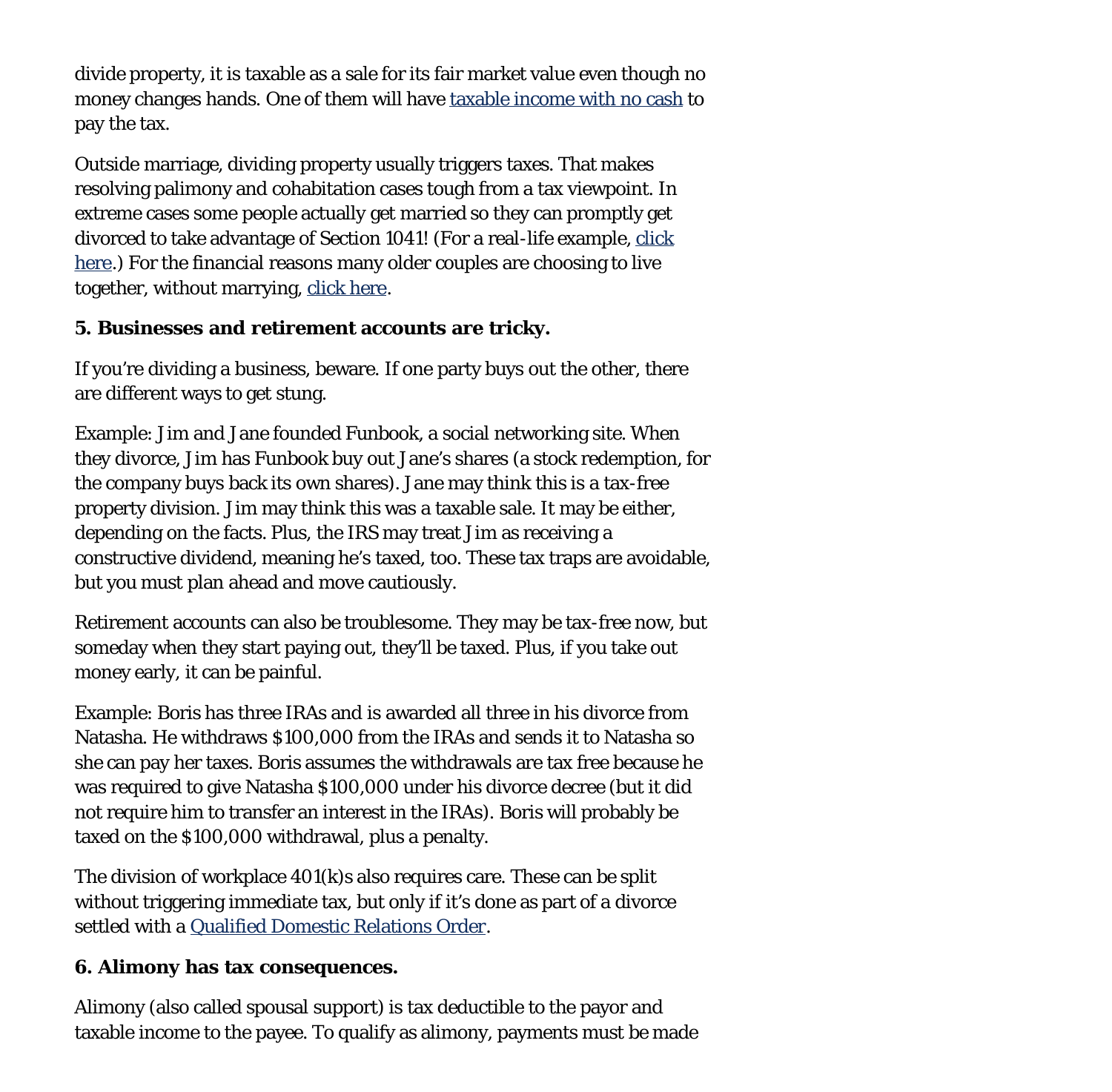under a decree of divorce, separate maintenance or written separation agreement. Payments can be directly to the spouse or to a third-party (on behalf of the spouse), but the agreement must be very clear the payments are alimony.

But beware: Just because something is labeled alimony or spousal support in your divorce documents doesn't mean it is alimony for tax purposes. The payments must meet other tests; they cannot be made while the payor and payee are part of the same household, and must be restricted in duration, not extending beyond the payee's death. Also, payor and payee can't file joint tax returns in the same year alimony is paid.

#### **7. Beware audits and in-kind alimony**.

There are many tax disputes about alimony. In fact, it is such a fertile ground of confusion that the IRS routinely audits both parties after a divorce. An audit is likely to be triggered if one party deducts "alimony" and the other does not include it in income. Such inconsistencies spell trouble, often for both parties. The IRS doesn't have to be consistent in its two audits!

There are also many disputes about what qualifies as alimony. It's possible to designate mortgage payments, car payments, educational expenses and lawyer's fees as alimony, but the rules are technical so be careful.

#### **8. Past due alimony can be a tax mess.**

The tax rules get even more complicated–involving tax recapture–when alimony is past due. Most of the controversy focuses on confusion between alimony and child support, which can become even murkier when there are arrearages. This segues nicely into our next topic, child support.

# **9. Child support isn't deductible or taxable.**

Child support payments are not income to the child or to the custodial spouse. They are also not deductible by the payor spouse. Once again, there is common confusion, often leading to tax audits of one or both parties.

Example: Melvin and Beulah get divorced, and Beulah gets custody of little Johnny. Melvin pays a flat \$10,000 per month to support them and deducts it on his tax return. Beulah does not report it as income, treating it all as child support. What's the result? We need more facts here, but Beulah is probably right and Melvin is probably wrong. Alternatively, the amount would have to be divided between alimony and child support. Their divorce agreement